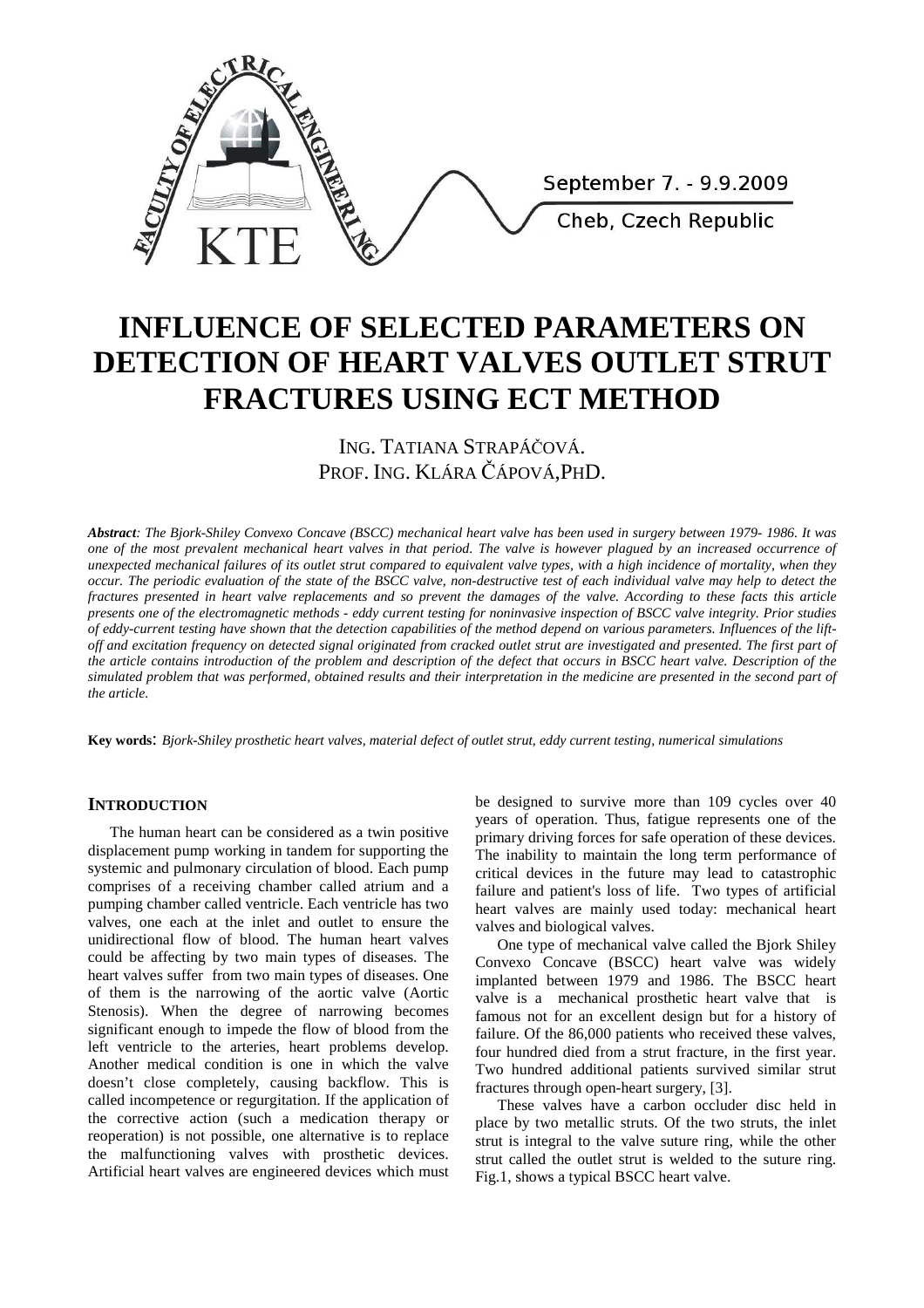

*Fig. 1: Typical heart valve BCSS, photograph of entire devices, where the occluder disc and the minor struts are clearly visible* 

In rare instances, fatigue and other factors caused by cyclical stresses cause the fractures of welds at one of the ends. Such a condition is called as Single Leg Separation (SLS). Although the function of the valve can continue under these conditions, it increases the stress concentration on the intact end of the welded strut and it is uncertain how long the other end of the strut can remain intact. Fig. 2 shows result of electron microscopy scan of a leg fracture, [1].



*Fig.2: Fracture of outlet strut* 

 Fracture at both ends will cause detachment of the disc from the rest of the valve, leading, in almost all cases, to fatality. There is considerable interest, therefore, in the development of methods for assessing the state of the valve in general and the condition of the outlet strut weld. The present paper presents use of electromagnetic field for this purpose. Eddy current testing is an electromagnetic method for non- destructive examination of the outlet strut of BSCC heart valves. The principal difficulty with generating electromagnetic effect in a biological environment is that blood and live tissue are highly dispersive, and, therefore extremely lossy. This means that any measurements will definitely have to be invasive, e.g., via catheter. Even in such circumstances, it seems doubtful whether a significant electromagnetic effect can be generated and measured. To investigate this, it was decided to realize it with the aid of numerical simulation techniques.

Numerical simulations based on the finite element method are carried out to investigate capabilities of the ECT in the strut inspection. Influences of several variables on a detected signal due to a crack are studied.

## **1 EDDY CURRENT TESTING (ECT)**

Non-destructive testing (NDT) for conductive materials requires high reliability to detect cracks and defects in advance. Eddy Current Testing (ECT) is one of the non-destructive techniques often used to detect them. In this method, a frequency dependent exciting current is commonly used to measure voltage changes on the pickup coils for high detection sensitivity. It changes the magnetic field around conductive objects where cracks and defects (or variations in electrical conductivity, magnetic permeability, lift-off) prevent the flow of the eddy currents, and thus leading to changes of the impedance of the pick-up coil, Fig.3. In order to detect the defects sensitively, high frequency exciting currents or appropriate lift - off have to be applied. This method is applicable for surface or subsurface flaw detection because of significant decrease in magnetic flux and eddy current density with depth. The depth of penetration of eddy current is limited by skin-effect, which depends on operating frequency, material conductivity, and permeability, [2].



*Fig.3: Basic principle of ECT measurement* 

## *1.1 Electromagnetic field equations*

ECT is modelled using the quasi-stationary approach. Usually, this approach gives reliable results when the time changes of EM field are relatively slow, so the displacement current can be neglected (**J** >>**D**/*t*). EM field in conductive materials fulfills this condition also at higher frequency range because the conductive current is much higher than the displacement current.

The quasi-stationary EM field is described by the four Maxwell's equations in the following form:

$$
\text{rot } \mathbf{H} = \mathbf{J} \,, \quad (1) \qquad \qquad \text{rot } \mathbf{E} = -\frac{\partial \mathbf{B}}{\partial t} \,, \quad (2)
$$

$$
\operatorname{div} \mathbf{B} = 0, \qquad (3) \qquad \qquad \operatorname{div} \mathbf{D} = \rho_0, \qquad (4)
$$

where:  $\mathbf{H}$  [A.m<sup>-1</sup>] is the magnetic intensity vector,  $\mathbf{E}$  $[V.m^{-1}]$  is the electric intensity vector, **B** [T] is the magnetic flux density vector,  $\bf{D}$  [C.m<sup>-2</sup>] is the electric displacement vector,  $\mathbf{J}$  [A.m<sup>-2</sup>] is the conducting current density vector and  $\rho_0$  [C.m<sup>-3</sup>] is the volume density of free charges. The materials' relations between the vectors of EM field are: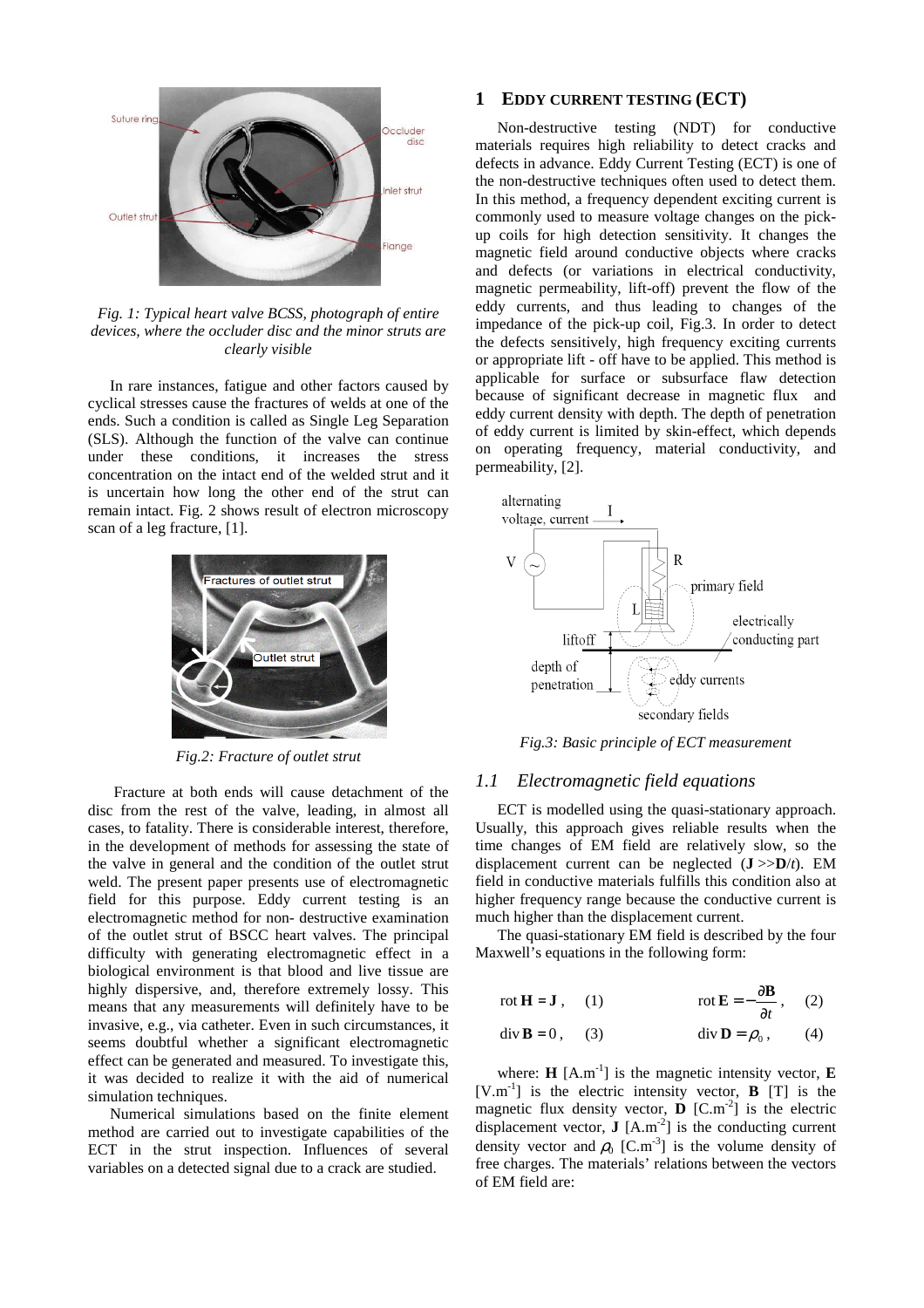$$
\mathbf{D} = \varepsilon \mathbf{E}, \qquad (5) \mathbf{B} = \mu \mathbf{H}, \qquad (6) \mathbf{J} = \sigma \mathbf{E}, \qquad (7)
$$

where  $\varepsilon$  [Fm<sup>-1</sup>] is permittivity,  $\mu$  [H.m<sup>-1</sup>] is permeability and  $\sigma$  [S.m<sup>-1</sup>] is conductivity of a material.

The EM field can be analyzed using the potential functions:

$$
\mathbf{B} = \text{rot}\mathbf{A}, \qquad (8) \qquad \text{grad}\,V = -\mathbf{E} - \frac{\partial \mathbf{A}}{\partial t}, \tag{9}
$$

 $\text{div}\mathbf{A} = 0$  (10)

where **A** [T.m] is the magnetic vector potential and *V* [V] is the electric scalar potential. The ECT analysis is conducted by magnetic vector potential **A** and electric scalar potential *V*. Fig.4 shows a configuration for typical eddy current problems.



*Fig.4: Typical configuration of ECT* 

The solution domain is subdivided into conducting area  $\Omega_1$  and non-conducting area  $\Omega_2$ . The eddy current in conductor is governed by following equations:

in air region:  $\nabla^2 \mathbf{A} = 0$  (11)

 $\phi$  in coil region:  $\nabla^2 \mathbf{A} = -\mu \mathbf{J}$ (12)

in conductor region:  $\nabla \cdot \sigma(-\nabla V - i\omega \mathbf{A}) = 0$  (13)

 $\nabla^2 \mathbf{A} - j\omega \mathbf{A} - \mu \sigma \nabla V = 0$  (14)

By solving this set of equations we get **A** and *V.* Then the induced voltage in the pickup coil was counting and the impedance of the pickup coil were obtained.

## *1.2 Numerical evaluation - Model Configuration*

The problem deals with absolute coil type, placed above an outlet strut of BSCC heart valve replacement. The probe coil with dimensions, Fig.5, has axissymmetric shape and has 10 turns. It is supplied with current density  $J = 1$ A/mm<sup>2</sup>. Simulations were performed with various settings of lift - off  $s_1 = 1$ mm,  $s_2 = 2$ mm,  $s_3 =$ 3mm,  $s_4$  =5mm (analogy to real motion of outlet strut in the real human body). Frequency of the driving harmonic coil signal was also changed. The simulations were performed for following frequencies  $f_1$ = 10kHz,  $f_2$ = 20kHz,  $f_3 = 30$ kHz,  $f_4 = 50$ kHz,  $f_5 = 100$ kHz,  $f_6 = 200$ kHz,  $f_7$ = 500kHz. Various frequencies were used for demonstration of crack sensitivity influence.



*Fig.5: Dimension of the absolute coil* 

Properties of the investigated material, dimensions and electromagnetic parameters of the heart valve replacement were set according to real dimensions and electromagnetic parameters of the heart valve replacements. The materials commonly used for the conductive heart valves replacement are Stainless steel 316L, CoCr -F 75,F 90 alloys and Titanium alloy -Ti-6Al-4V. For our simulation the BSCC heart valve was made from titanium alloy Ti-6Al-4V thus the conductivity was  $\sigma = 1,4.10^6$  [S/m] and relative permeability  $\mu_r = 1$ .



*Fig.6. Dimensions of heart valve with defect localized on the outlet strut* 

 The defect was localized on the one end of the outlet strut, Fig.6. The defect width was *w=*0.1mm, the defect depths were changed during inspection. The depths of defect were following  $r_1 = 0.1$ mm,  $r_2 = 0.3$ mm,  $r_3 = 0.5$ mm  $r_4$  =0,7mm,  $r_5$ = 0,9mm. Material defect has no conductivity  $\sigma = 0$  [S/m]. The dimensions, orientation and depth of the defect were set up according to real dimensions and depth of defect that affects outlet strut of BSCC heart valve. Such types of the defect can be presented as fatigue cracks.

The solution of the forward problem requires the determination of the impedance change of the probe. This parameter was evaluated by subtracting the values obtained from the material without defect from the values obtained for the material with defect.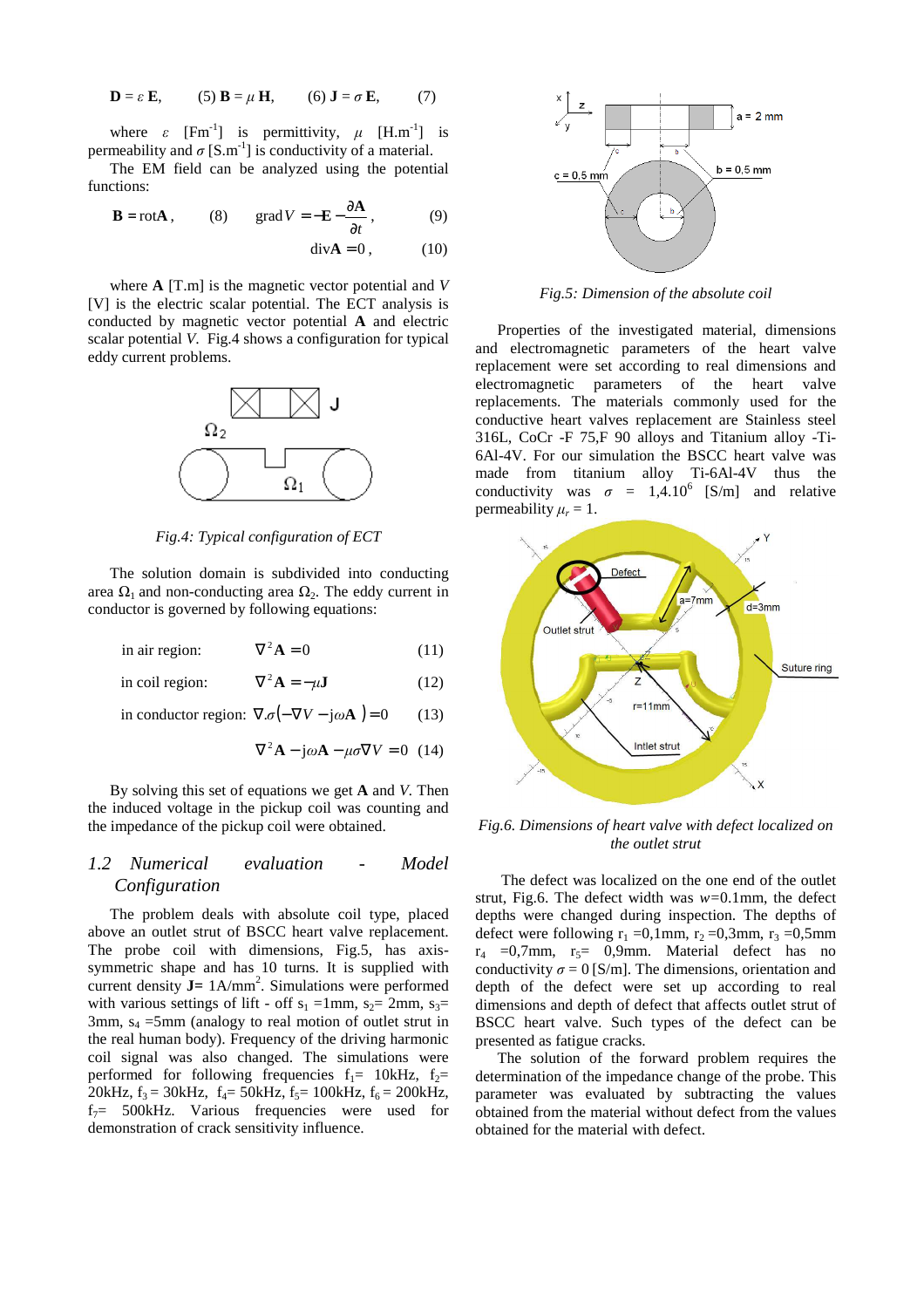## **2 NUMERICAL SIMULATION RESULTS**

The material object ( BSCC heart valve) and the coil with given dimensions were used for numerical simulation of eddy current evaluation. The depth of defect, lift-off and frequency of the driving signal were changed during the simulations. It represents 32 simulations performed. The numerical simulation were performed in Finite element code in software for electromagnetic modeling.

The graphs Fig.7,8 were performed with lift-off  $s_1$ = 1mm and  $f_4 = 50kHz$  (the frequency 50kHz were chosen regarding to [2]) and the depths of defect were changed  $r_1$ ,  $r_2$ ,  $r_3$ ,  $r_4$ ,  $r_5$  (as was mentioned in the previous chapter).



*Fig.7: Dependence of maximum impedance module on defect depth* 

From the obtained results in graphic form, Fig.7, showing a dependence of maximum impedance module  $|\Delta Z_{\text{m}}|$  on defect depth we can see that with increasing of depth of defect also the maximum impedance module is rising. From the different values of the  $|\Delta Z_{m}|$  it is possible to determine the depth of defect. The waveform points for individual depths of defects are well-separated.



*Fig.8: Dependence of maximum impedance phase on defect depth* 

Fig.8, shows a graphical dependence of the maximum impedance phase on defect depth, it is possible to see that the different type of defect depth doesn't influence a phase of a resulting signal. Almost the same result (waveform) represents the Fig.10, where the different values of frequency do not influence a phase of the resulting signal. It means that defect depth and frequency of the driving signal do not influence so markedly the phase of response signal.

The next two graphs, Fig.9,10, were performed with lift-off s =1mm, the depth of defect  $r_3$  =0,5mm and the frequency was changed  $f_1$ ,  $f_2$ ,  $f_3$ ,  $f_4$ ,  $f_5$ ,  $f_6$ ,  $f_7$  (as was mentioned in the previous chapter).



*Fig.9: Dependence of maximum impedance module on given frequency* 



*Fig.10: Dependence of maximum impedance phase on given frequency* 

 The following obtained results, Fig.11,12, were performed with depth of defect  $r_3$ = 0,5mm, exciting frequency  $f_4 = 50kHz$  and the lift- off was changed  $s_1=1$ mm,  $s_2=2$ mm,  $s_3=3$ mm,  $s_4=5$ mm.



*Fig.11: Dependence of maximum impedance module on lift-off*